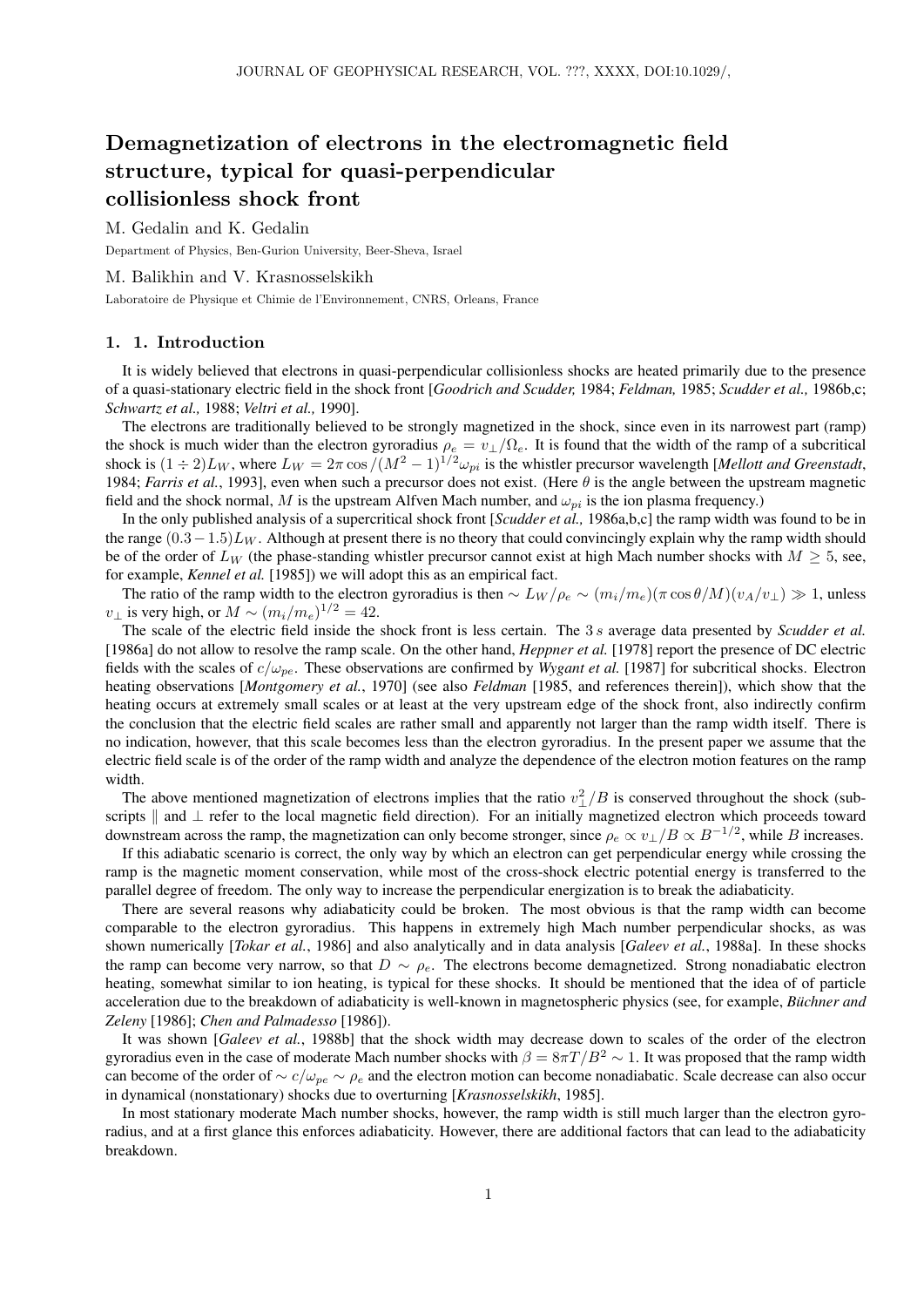The adiabaticity condition requires not only that the typical scales should be large but also that the parallel electric field should be weak [*Northrop*, 1963]. This condition can be easily violated in the ramp.

Adiabaticity can be broken by an inhomogeneous E ⊥ B. It was first shown by *Cole* [1976] for the case of strictly perpendicular geometry and  $B = const$  that electrons can become demagnetized even if the typical spatial scale is considerably larger than the electron gyroradius. The analysis was extended onto the case of inhomogeneous  $\bf{B}$  and applied to the problem of electron heating in perpendicular geometry [*Balikhin et al.*, 1989, 1993; *Balikhin and Gedalin*, 1994; *Gedalin et al.*, 1995].

The adiabaticity condition is therefore rather sensitive to the shock scale. Correspondingly, the electron energization features should be also sensitive to the shock width and quite different for wide and narrow shocks.

In the present paper we study the electron motion and energization in the model of electromagnetic fields which resembles the structure of the shock. The main objective is to analyze the dependence of the perpendicular energization on the shock width. Particular attention is devoted to the case where the adiabaticity is broken and the electrons become demagnetized.

The paper is organized as follows. In section 2 we review briefly the difference between the normal incidence frame (NIF) and de Hoffman-Teller frame (HTF). In section 3 we describe analytically the mechanism of the transition to the nonadiabatic motion. The results of the numerical study of the electron motion in the model ramp structure are given in section 4. In section 5 we discuss possible implications for the electron heating problem.

## 2. 2. NIF and HTF

Both the normal incidence frame and the de Hoffman-Teller frame are applied to consideration of one-dimensional stationary oblique shocks. The importance of the difference between the two frames and the role of the noncoplanar magnetic field were emphasized by *Goodrich and Scudder* [1984].

In the spirit of *Goodrich and Scudder* [1984] and *Scudder et al.* [1986a] we assume that: the shock is one-dimensional; the shock is stationary; and the ramp width is between the ion and electron typical scales.

Let us choose the shock normal along the x axis, and let the coplanarity plane be the  $xz$  plane. The NIF is defined by the condition that the upstream fluid velocity is along the shock normal only; that is,  $V_u = (V_u, 0, 0)$ . Let us choose the upstream (constant) magnetic field in the form  $B_u = B_u(\cos \theta, 0, \sin \theta)$ , where  $\theta$  is the angle between the upstream magnetic field and the shock normal. The electromagnetic structure of the shock front can be described as follows:  $\mathbf{B} = (B_u \cos \theta, B_y(x), B_z(x)), \mathbf{E} = (E_x(x), E_y = V_u B_u \sin \theta/c = \text{const}, 0)$ , which follows directly from the Maxwell equations. For simplicity in what follows we assume that  $E_x \neq 0$  and  $B_y \neq 0$  only inside the ramp  $-D < x < D$ . The main magnetic field component  $B_z$  is also assumed to vary inside this region only. In such a case we refer to the region  $x < -D$  as upstream and  $x > D$  as downstream. Downstream fluid velocity is not along the normal but has a nonzero  $V_z$  component. When introducing the electric potential  $\varphi = -\int E_x dx - E_y y$  and vector potential  $A_y = \int B_z dx$ and  $A_z = -\int B_y dx + B_u \cos \theta y$ , one can easily see that the energy  $\epsilon = m\mathbf{v}^2/2 + q\varphi$  and generalized momentum  $p_z = mv_z + qA_z/c$  are conserved.

The HTF is defined by the condition that the upstream fluid velocity is along the upstream magnetic field (Rankine-Hugoniot relations imply that in this case the downstream fluid velocity is in turn parallel to the downstream magnetic field). This condition implies that the HTF moves relatively to the NIF in the z direction with the shift velocity  $V_{sh} = -V_u \tan \theta$ . The (nonrelativistic) transformation of the fields between the two frames gives [*Goodrich and Scudder*, 1984]

$$
E_y^{HT} = 0, \quad E_x^{HT} = E_x^N + (V_u \tan \theta / c) B_y \tag{1}
$$

while **B** does not change.

In the oblique shock front, in general,  $E_x < 0$  in both frames and  $B_y > 0$ . One can see that it results in a substantial reduction of the HTF cross-shock potential with respect to the NIF cross-shock potential:

$$
\varphi^{HT} = \varphi^N - (V_u \tan \theta/c) \int_{-D}^{D} B_y dx \tag{2}
$$

Energy conservation is especially convenient in the HTF, since  $\varphi = \varphi(x)$  only, and each electron crossing the shock front gains the same energy in the HTF, namely,  $e\varphi^{HT}$ .

## 3. 3. Breakdown of Adiabaticity and Electron Energization

We consider the electron motion in the prescribed electromagnetic fields of the stationary one-dimensional shock. The equations of motion in arbitrary frame (NIF or HTF or any intermediate, moving along  $z$  axis with constant velocity with respect to both these frames) read

$$
\dot{\mathbf{v}} = -\frac{e}{m}\mathbf{E} - \frac{e}{mc}\mathbf{v} \times \mathbf{B}, \qquad \dot{\mathbf{r}} = \mathbf{v}
$$
\n(3)

where  $E_y = const$ ,  $B_x = const$ ,  $E_z = 0$ , and  $E_x$ ,  $B_y$  and  $B_z$  are functions of x only.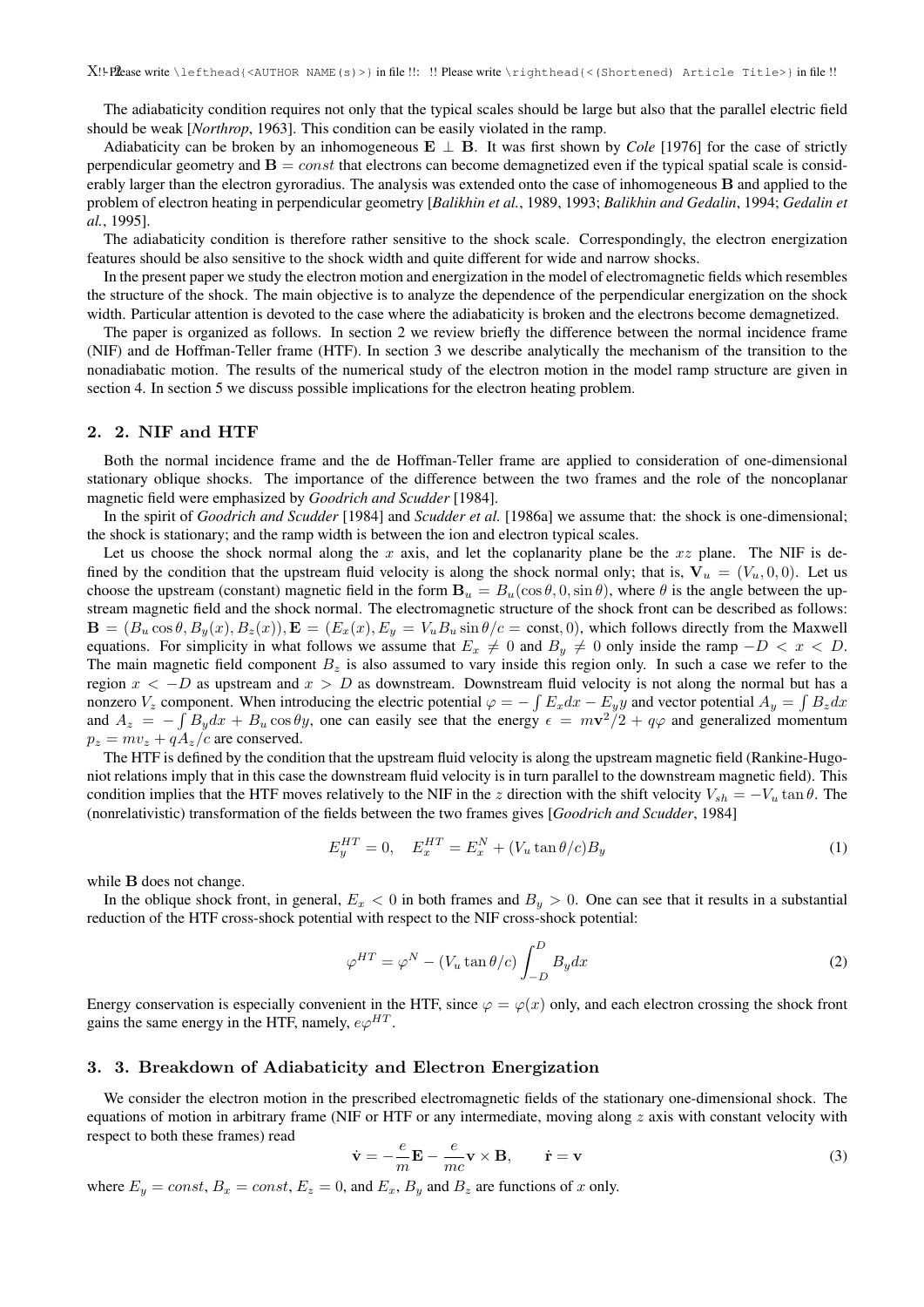Local trajectory stability analysis shows how two initially close trajectories  $(\mathbf{r}, \mathbf{v})(t)$  and  $(\mathbf{r} + \delta \mathbf{r}, \mathbf{v} + \delta \mathbf{v})(t)$  behave [*Tabor*, 1989]. Linearizing (3) near the trajectory  $(\mathbf{r}, \mathbf{v})(t)$ , one has in our case

$$
\dot{\delta \mathbf{v}} = -\frac{e}{m} \frac{d\mathbf{E}}{dx} \delta x - \frac{e}{mc} \delta \mathbf{v} \times \mathbf{B} - \frac{e}{mc} \mathbf{v} \times \frac{d\mathbf{B}}{dx} \delta x, \quad \dot{\delta \mathbf{r}} = \delta \mathbf{v}
$$
(4)

Applying usual methods of nonlinear dynamics theory [*Tabor*, 1989], we let  $\delta$ r,  $\delta$ **v**  $\propto$   $\exp(\lambda t)$  and immediately obtain

$$
\lambda^{4} + \lambda^{2} \left( \frac{e}{m} \frac{dE_{x}}{dx} + \Omega^{2} + v_{y} \frac{d\Omega_{z}}{dx} - v_{z} \frac{d\Omega_{y}}{dx} \right) \n+ \lambda v_{x} \frac{d}{dx} \frac{\Omega^{2}}{2} + \left[ \frac{e}{m} \frac{dE_{x}}{dx} \Omega_{x}^{2} + v_{y} \Omega_{x} (\Omega_{z} \frac{d\Omega_{y}}{dx}) \right. \n- \Omega_{y} \frac{d\Omega_{z}}{dx} + \Omega_{x}^{2} (v_{y} \frac{d\Omega_{z}}{dx} - v_{z} \frac{d\Omega_{y}}{dx}) \big] = 0
$$
\n(5)

where  $\Omega_i = eB_i/mc$ ,  $\Omega^2 = \sum_i \Omega_i^2$ , and  $i = x, y, z$ .

If (5) has a root  $\lambda$  with  $\Re(\lambda) > 0$ , the trajectory is unstable. It is clear that the instability condition depends on the trajectory itself. In the HTF,  $v_x = V_u + u_x$ ,  $v_y = u_y$ , and  $v_z = V_u \tan \theta + u_y$ , where  $V_u$ , and  $V_u \tan \theta$  are the x and z components of the upstream plasma velocity in the HTF, while  $u_x$ ,  $u_y$ , and  $u_z$  are deviations of the specific electron velocity from the fluid (average) values, i.e., thermal velocities, so that  $u \sim v_T$ . To find a condition for the global onset of instability, we make the following assumptions: (1) the electrons are subsonic in the HTF; that is,  $v_T \stackrel{<}{\sim} V_u \cos \theta$ , and (2) the electrons are not accelerated yet; that is, we are interested in the onset of instability at the upstream edge of the ramp. In this case we can neglect the terms containing  $v(d\Omega/dx)$  in comparison with  $\Omega^2$  and one has the following approximate equation for  $\lambda$ :

$$
\lambda^4 + \lambda^2 \left(\frac{e}{m}\frac{d}{dx}E_x^N + \Omega^2\right) + \frac{e}{m}\frac{d}{dx}E_x^N\Omega_x^2 = 0\tag{6}
$$

where the transformation rule (1) is taken into account. It should be noted that (6) is exact when the magnetic field is constant.

The solution of (6) is

$$
\lambda_{\pm}^{2} = \frac{\Omega}{2} [\alpha - 1 \pm \sqrt{(\alpha - 1)^{2} + 4\alpha \cos^{2} \theta}]
$$
\n(7)

and it is clear that the global trajectory instability occurs when

$$
\alpha \equiv -\frac{e}{m\Omega^2} \frac{d}{dx} E_x^N > 0 \tag{8}
$$

This analysis shows that if the electric field slope becomes large, the electron trajectories begin to diverge. We will analyze the trajectories themselves in the limits  $|\alpha| \ll 1$  and  $|\alpha| \gg 1$ , assuming that the typical scale of the inhomogeneity  $\gg \rho_e$ .

If  $|\alpha| \ll 1$ , we may neglect the variation of the electric field. The solution is known:  $\mathbf{E} \times \mathbf{B}$  drift + gradient drift + gyration. The gradient drift produces the adiabatic perpendicular energization  $v_{\perp}^2 \propto B$ .

In the case  $|\alpha| \gg 1$  we Taylor expand  $E_x^N = E_0^N + (dE_x^N/dx) \cdot x$  and assume  $dE_x^N/dx \approx const.$  Without loss of generality we put  $E_0^N = 0$ . For electrons with the initial velocity  $V \approx (V_u, 0, 0)$  in the NIF we may neglect the influence of the magnetic field and obtain approximately  $\ddot{x} = \alpha \Omega x$  which gives trapping

$$
x \approx -\frac{V}{\Omega\sqrt{|\alpha|}}\sin(\sqrt{|\alpha|}\Omega t), \quad v_x \approx V\cos(\sqrt{|\alpha|}\Omega t)
$$
\n(9)

for  $\alpha < 0$  and  $|\alpha| \gg 1$ , and exponential electron runaway along the shock normal

$$
x \approx \frac{V}{2\sqrt{\alpha}\Omega} \exp(\sqrt{\alpha}\Omega t), \quad v_x \approx \sqrt{\alpha}\Omega x \tag{10}
$$

for  $\alpha \gg 1 > 0$ .

The most prominent effect is the drastic increase of the  $v_x$  component. For a particle, entering the region along the magnetic field line, almost all the potential energy goes into the  $x$  directed motion energy; therefore at least the fraction  $\sin \theta$  of the electric potential energy goes into the particle gyration energy, in a drastic contrast with what happens in the adiabatic case. Electrons are effectively demagnetized by the large gradient electric field.

It should be emphasized that this breakdown of adiabaticity occurs for particles with small gyroradii ( $\rho_e/\Omega$ ) (d $\Omega/dx$ )  $\ll 1$ . According to the naive point of view in this case the motion should be adiabatic. It is the presence of the inhomogeneous  $\mathbf{E} \perp \mathbf{B}$  that causes the described nonadiabaticity [*Cole*, 1976; *Balikhin et al.*, 1993].

Taking into account all of the above, the global strong nonadiabaticity condition can be written in the following form:

$$
\frac{e}{m\Omega^2}|\frac{dE_x}{dx}| \stackrel{\geq}{\sim} 1,\tag{11}
$$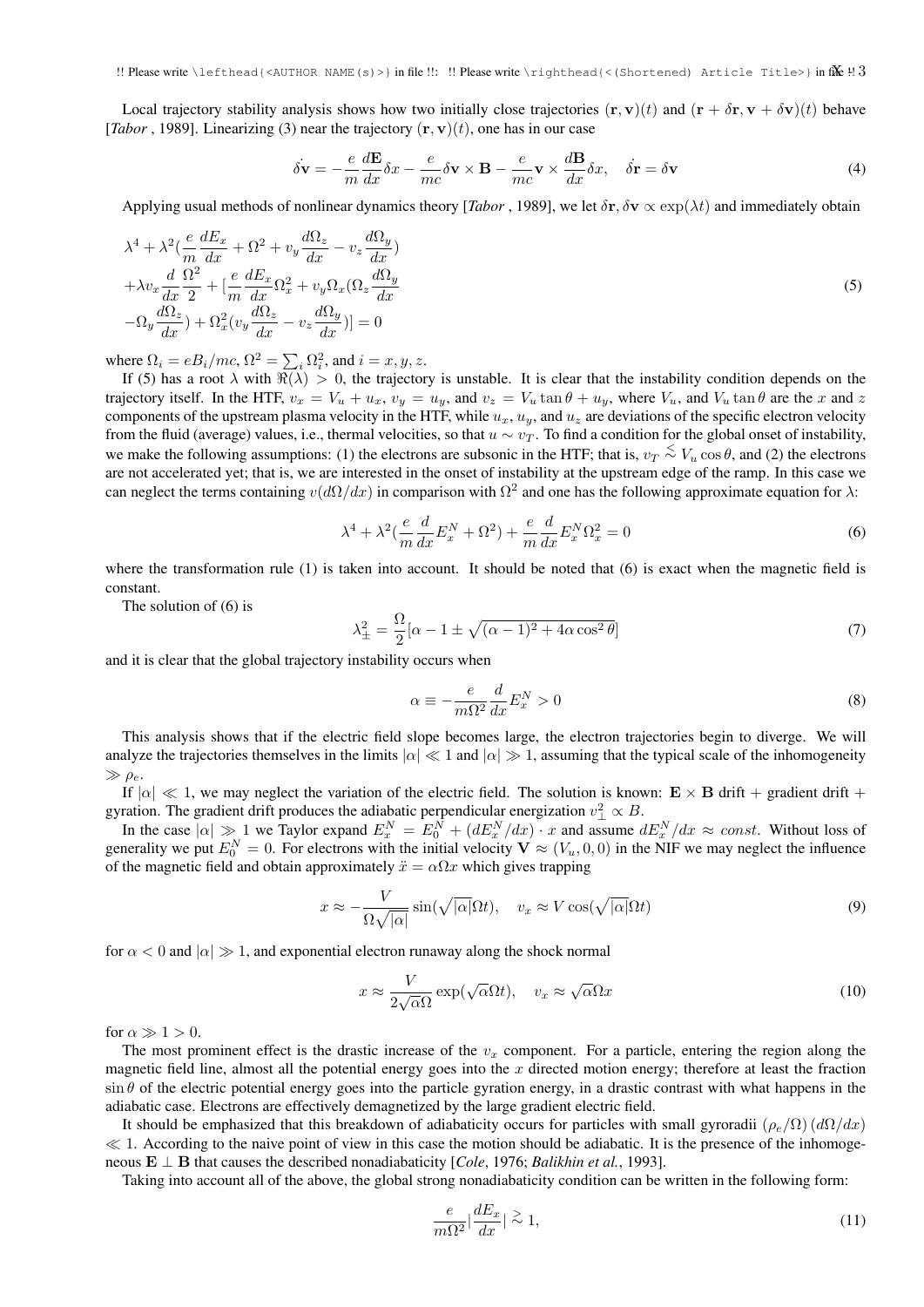where  $\Omega = \Omega(x)$  is the local gyrofrequency.

In a real shock ramp the coplanar magnetic field  $B<sub>z</sub>$  (main component) is not constant, and there is a fairly large component of the noncoplanar magnetic field  $B_y$ . The role of  $B_z(x)$  is to decrease the corresponding  $\alpha$  by increasing the local gyrofrequency  $\Omega$  in the denominator of (8), thus reducing also the region where the global nonadiabaticity condition holds. Therefore only a part of the cross-shock potential energy can be transferred into the particle gyration energy.

The role of the noncoplanar magnetic field  $B_y(x)$  is more complicated. It helps  $B_z(x)$  to restore the adiabaticity, since  $\Omega = (e/mc)(B_x^2 + B_y^2 + B_z^2)^{1/2}$ . It also plays a significant role in the (possible) reflection of electrons with large initial  $v_\perp^2$ . It also affects greatly the electron motion in the case of large initial  $v_\perp$  (see (13)). Last but not least, it reduces the HTF cross-shock potential as compared to the NIF potential.

Nevertheless, the arguments above can be applied to the realistic case as well, if the condition (11) holds, since in the strongly nonadiabatic case, as we have seen before, the particles become effectively demagnetized and almost do not feel the magnetic field (in a part of the ramp). The influence of the magnetic field becomes significant, when  $(V/B_y)(dB_y/dx)$  $\sim (V/\Omega L) \sim 1$ , where V is the accelerated particle velocity and L is the typical scale of the  $B_y$  gradient.

Summarizing all said above, let us qualitatively describe what happens with an electron entering the ramp with initial parallel velocity  $v_{u\parallel}$  and gyration velocity  $v_{u\perp}$ :

1. The adiabatic scenario is that the gyration energy is proportional to the total magnetic field, so that after crossing the ramp the gyration energy is  $v_{d\perp}^2 = v_{u\perp}^2 (B_d/B_u)$ . The parallel velocity can be found from the energy conservation:  $v_{d\parallel}^2 = v_{u\parallel}^2 + 2e\varphi^{HT}/m - v_{u\perp}^2((B_d/B_u) - 1)$ . 2. For the nonadiabatic scenario, let the adiabaticity be strongly broken in the region  $x < x_c$ . Then at the point  $x_c$  the gyration energy is approximately  $v_{c\perp}^2 = v_{u\perp}^2 + 2e\varphi(x_c)/m$ . When the particle crosses over the critical point  $x = x_c$ , adiabaticity is restored, and the gyration energy, as above, is  $\propto B$ , so that  $v_{d\perp}^2 = (v_{u\perp}^2 + 2e\varphi(x_c)/m)(B_d/B(x_c)$  while the parallel energy again is determined by the energy conservation. This simple description can be violated by large initial  $v_{u\perp}$ . In this case the initial phase dependence becomes very strong, and it can even happen that downstream  $v_{d\perp} < v_{u\perp}$  (see numerical analysis below).

It should be emphasized once again that in this case the adiabaticity is broken, although the typical spatial scale is considerably larger than the particle gyroradius. The breakdown of adiabaticity is strong for all electrons in the body of the distribution [cf. *Cole*, 1976; *Balikhin et al.*, 1993]. It becomes weaker for the tail of the electron distribution.

## 4. 4. Numerical Analysis

Although we succeeded in describing qualitatively the electron motion in the shock ramp in both adiabatic and nonadiabatic cases, it still does not seem possible to perform a quantitative analysis analytically. Instead, we study numerically electron trajectories in the model ramp structure, tracing electron trajectories in the prescribed stationary electromagnetic fields. No back influence of the electrons onto the field structure is taken into account.

The problem is essentially dimensionless; that is, while the absolute values of the input and output parameters may vary in a wide range, the relative values (as, for example, fraction of the initial ion energy that goes into the perpendicular energization) depend on a set of dimensionless initial shock parameters. The set of the shock parameters that are measured experimentally and are input parameters for the numerical model looks as follows: the upstream Alfven Mach number M; the ratio  $B_{zd}/B_{zu} = r$ ; and the angle between the shock normal and upstream magnetic field  $\theta$ . This is completed with the electric field and scale parameters (which are not measured with confidence so far): the relative NIF potential drop  $s_1 = e\varphi^N/\epsilon_i$ , where  $\epsilon_i = m_i V_u^2/2$  is the upstream NIF ion energy; the relative HTF potential drop  $s = e\varphi^{HT}/\epsilon_i$ ; the ramp half width D measured in the whistler half-lengths  $l_W = \pi c \cos \theta / M \omega_{pi}$  (we assume that the fields change only inside  $-Dl_W < x < Dl_W$  region).

The model  $B<sub>z</sub>$  profile is chosen as a simplest polynomial which is continuous with its first and second derivatives at  $x = \pm Dl_W$  and does not vary outside the ramp:

$$
B_z = B_u \sin \theta \left(\frac{r+1}{2} + \frac{r-1}{16} (3\zeta^5 - 10\zeta^3 + 15\zeta)\right),\tag{12}
$$

where  $\zeta = x/Dl_W$ ,  $r = B_{zd}/B_{zu}$  and  $B_u$  is the total upstream magnetic field.

The component  $B_y$  is chosen to be the theoretical [*Jones and Ellison*, 1987]  $B_y \propto dB_z/dx$  but with a phenomenological coefficient which provides the necessary difference between the NIF and HTF potentials according to (2).

The choice of the profile of the electric field  $E_x$  is more complicated. We assume that there is a substantial potential drop applied at the ramp only and that the electric field inside the ramp is not structured with smaller scales present. Both assumptions are definitely not precise and a more detailed form of the cross-shock potential profile should be known before one is going to compare directly the numerical results with observations. Both assumptions are, however, quite suitable for the present study, in which we analyze the results of the adiabaticity breakdown and their dependence on the field parameters, when such a breakdown occurs.

For the present model we combine the theoretical estimate (see, for example, *Gedalin et al.* [1995])

$$
eE_x^N \propto -\frac{1}{8\pi n} \frac{d\mathbf{B}^2}{dx}, \quad n \propto B
$$
\n(13)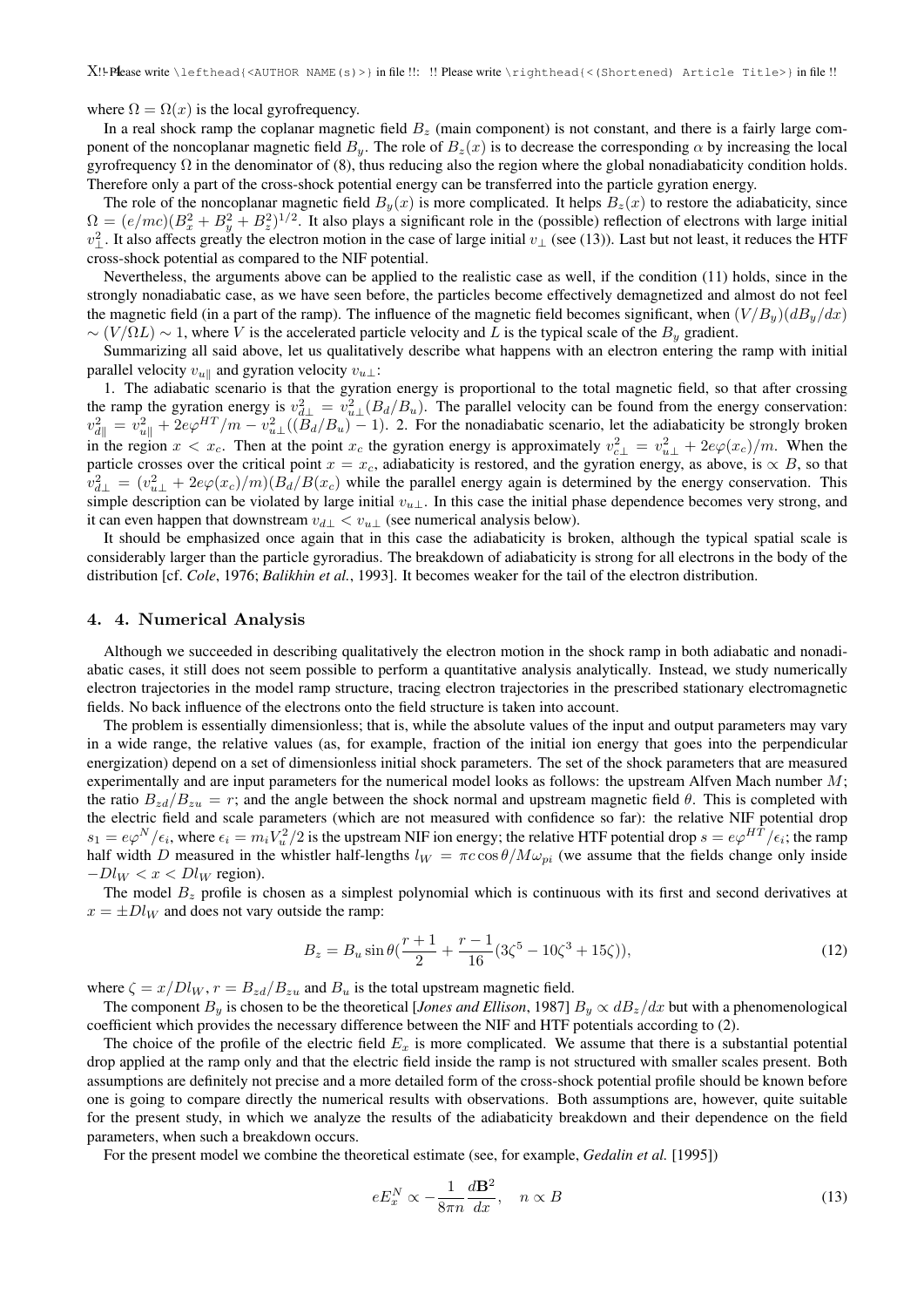with the phenomenological model requirement  $\varphi(Dl_W) - \varphi(-Dl_W) = s_1 \epsilon_i$  to obtain

$$
e\varphi^N = \frac{s_1 \epsilon_i}{B_d - B_u} \frac{dB}{dx},\tag{14}
$$

where  $B = (B_x^2 + B_y^2 + B_z^2)^{1/2}$  is the total magnetic field and  $B_u$  and  $B_d = B_u(\cos^2 \theta + r^2 \sin^2 \theta)^{1/2}$  are the upstream and downstream total magnetic fields, respectively.

It is worth noting that the strong nonadiabaticity condition takes the following approximate form

$$
\frac{s_1 M^4}{2D^2 \pi^2 \cos^2 \theta} \frac{m_e}{m_i} \gtrsim 1. \tag{15}
$$

We emphasize that the NIF electric field (factor  $s_1$ ) and not the HTF electric field determines the condition (see sections 2) and 3).

The following parameters are taken as constant throughout the numerical analysis in the present paper: upstream Mach number  $M = 6$ , angle between the shock normal and upstream magnetic field  $\theta = 75 \text{ deg}$ , ratio  $r = B_{zd}/B_{zu} = 3$ . The basic choice of the dimensionless cross-shock potential is  $s_1 = 0.6$  (NIF),  $s = 0.15$  (HTF), although in several runs these are varied. This choice is consistent with numerical simulations [*Goodrich*, 1985] and observations [*Scudder et al.*, 1986b; *Thomsen et al.*, 1987].

The most important variable parameter is the ramp half width D for which both theory and observations [*Scudder et al.*, 1986a] predict  $D \sim 1$ . The nonadiabaticity parameter  $\alpha = (2/m)|dE_x/dx|/\Omega^2$  (inside the ramp) for several different ramp half widths is shown in Figure 1. Other parameters, specific for each separate run, are given below.

We trace the particle trajectories from far upstream to far downstream, beginning at the point where there was not yet interaction with the ramp fields and finishing at the point where there was not already interaction with the ramp fields. The following output dimensionless parameters characterize the electron energization mode: parallel energization  $h_l =$  $\Delta \epsilon_{\parallel}/e\varphi^{HT}$ ; fraction of HTF cross-shock potential which goes to the perpendicular energization  $h_t = \Delta \epsilon_{\perp}/e\varphi^{HT}$ ; perpendicular energization efficiency  $h_e = \Delta \epsilon_\perp / \epsilon_i$ ; and overadiabaticity  $h_o = \epsilon_\perp / \epsilon_{ad}$ , where  $\Delta \epsilon_{\parallel,\perp} = \epsilon_{d\parallel,\perp} - \epsilon_{u\parallel,\perp}$ ,  $\epsilon_{\parallel,\perp} = m_e v_{\parallel,\perp}^2/2$ ,  $\epsilon_i = m_i V_u^2/2$ , and  $\epsilon_{ad} = \epsilon_{u\perp} (B_d/B_u)$ . Obviously,  $h_l + h_t = 1$ .

In the present numerical analysis the initial conditions read (hereforth we measure lengths in  $l_W$  and velocities in  $V_u$ , where  $V_u$  is the NIF upstream fluid velocity)  $v_x = V_l \cos \theta + V_p \cos \phi \sin \theta$ ,  $v_y = V_p \sin \phi$ ,  $v_z = V_l \sin \theta - V_p \cos \phi \cos \theta$ , at  $t = 0$ . Initial  $x = x_0$  is taken always outside the ramp at a distance greater than the electron gyroradius. Initial y and z are arbitrary due to the translational symmetry. The initial phase  $\phi$  is defined at  $x = x_0$  and not at the ramp boundary, so that for different  $D$  (ramp half width) the electrons enter the ramp with different phases at the ramp boundary.

In Figures 2 and 3 we present the results of trajectory analysis for the case when the initial dimensionless perpendicular velocity  $V_p = 0$ ; that is, when an adiabatic electron would cross the ramp, moving all the time along the magnetic field line. Initial parallel velocity  $V_l = 1/\cos\theta = 3.86$ ; that is, the electron moves with the bulk plasma velocity. Figures 2a and 3a show the x-component of the electron velocity (the most representative, see section 3) as a function of the coordinate  $x$ along the shock normal. Figures 2b and 3b show the (dimensionless) fields (inside the ramp only) as functions of  $x/D$ : Bt, total magnetic field  $b_t(z) = (b_x^2 + b_y^2 + b_z^2)^{1/2}$ , By, noncoplanar component of the magnetic field  $b_y(z)$ , N, NIF cross-shock potential  $\varphi^N(x/D)$ , and HT, HTF cross-shock potential  $\varphi^{HT}(x/D)$ .

Figure 2 corresponds to the adiabatic case  $D = 3$ . One can see from Figure 1 that the corresponding  $\alpha$  is small. As could be expected, the electron, which enters the ramp along the field line, proceeds along it and does not gain perpendicular energy. The corresponding perpendicular energization is negligible,  $h_t = 0$ .

Figure 3 corresponds to the strongly nonadiabatic case  $D = 1$ . The corresponding  $\alpha$  is large, as seen from Figure 1. In contrast with the case shown in Figure 2, the electron, which enters the ramp along the magnetic field line, is efficiently accelerated along the shock normal in the region where  $\alpha \stackrel{>}{\sim} 1$  and therefore acquires substantial gyration energy. The corresponding perpendicular energization  $h_t = 0.75$ . A closer inspection of Figures 3 and 1 shows that the region of the acceleration approximately coincides with the region where  $\alpha \stackrel{>}{\sim} 1$ . It should be emphasized that the adiabaticity is broken strongly, although in this case  $\rho_e = 0$ .

In Figure 4 we present the dependence of the perpendicular energization  $h_t$  on the ramp half width D for different values of the dimensionless NIF potential  $s_1$  and constant HTF potential  $s = 0.15$ . As could be expected, the energization increases with the increase of  $s_1$ , since the nonadiabaticity parameter  $\alpha \propto s_1$ .

In Figure 5 we present the dependence of the perpendicular energization (Figure 5a) and efficiency (Figure 5b) as a function of the ramp half width  $D$  for different values of the dimensionless HTF potential  $s$  and constant NIF potential  $s_1 = 0.6$ . The efficiency  $h_e$  depends on s only weakly. The decrease of  $h_t$  with the increase of s is a consequence of the relation  $h_t = h_e/s$ .

In Figure 6 we present dependence of the perpendicular energization ((Figure 6a) and overadiabaticity ((Figure 6b) on the initial gyration velocity  $V_p$  for the initial phase  $\phi = 0$  and different ramp half widths D. One can see almost exactly adiabatic energization in the case of the wide ramp  $D = 3$  and irregular energization in the nonadiabatic cases  $D = 1$  and  $D = 1.2$ . In the latter case underadiabatic energization is observed: the electron looses gyration energy. This phenomenon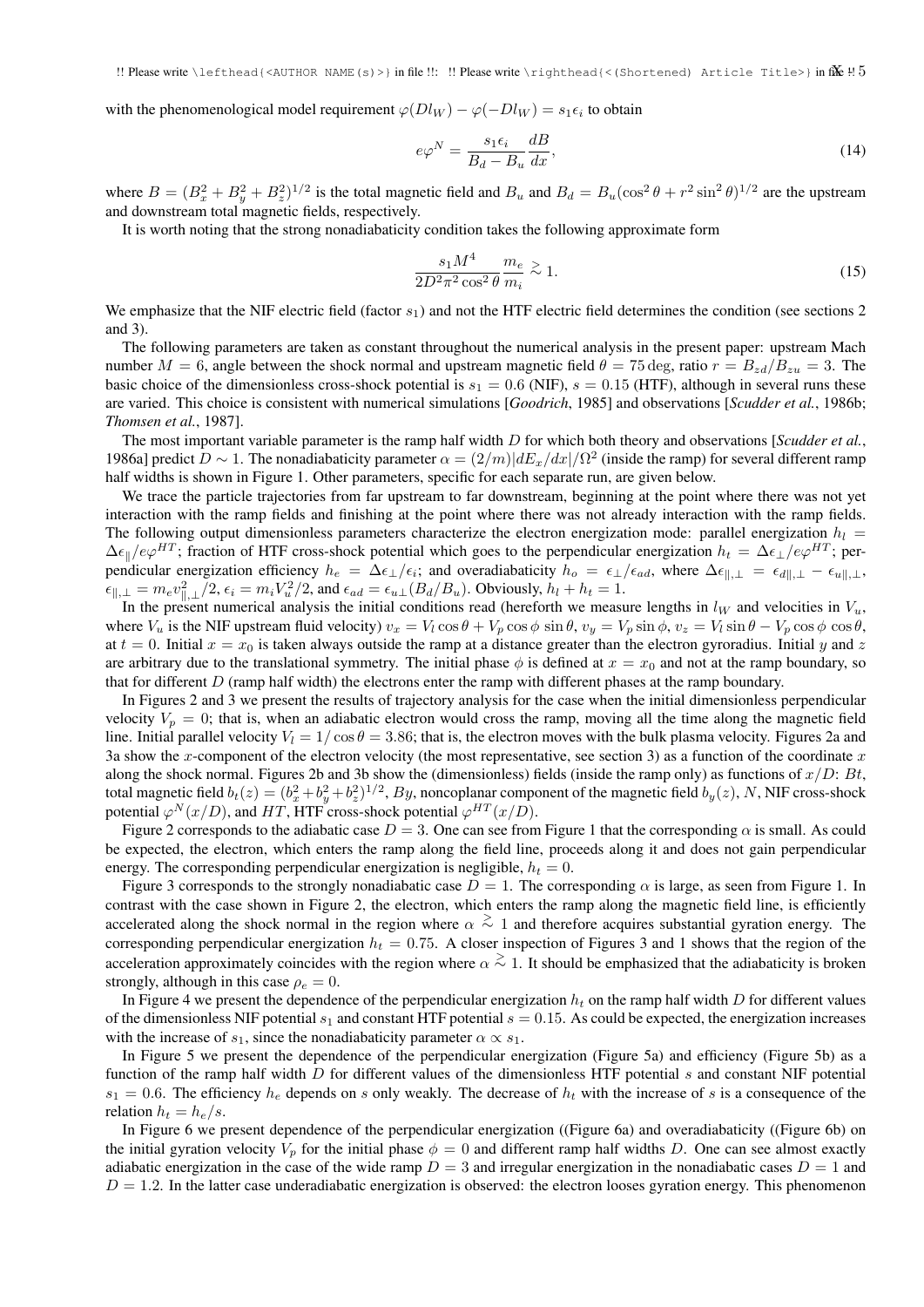can be explained as an unfortunate competition between acceleration in the nonadiabatic region and subsequent adiabatic behavior when the adiabaticity is restored. Resulting energization appears to be smaller than the adiabatic one for large initial gyration velocities. One can see also that the nonadiabatic energization in the case  $D = 1$  approaches the adiabatic values for large Vp. Similar behavior was observed in the simulations of ion heating [*Lee et al.*, 1986]. The observed irregularities also indicate on rather strong sensitivity on the initial conditions and the details of the field profile.

The phase dependence of the perpendicular energization is shown in Figure 7 for two different initial velocities  $V_p = 4$ ((Figure 7a) and  $V_p = 2$  ((Figure 7b) and three different D. The upper and lower curves and the straight line correspond to  $D = 1, D = 1.2$ , and  $D = 3$ , respectively. One can see that the energization is independent of the phase in the adiabatic case, while in the nonadiabatic case the dependence is strong and is stronger for larger  $V_p$  and smaller D.

## 5. 5. Discussion

The analysis above has shown that the electron energization is quite different in wide and narrow shocks. While in the former the electrons are accelerated along the magnetic field, in the latter the electrons gain substantial perpendicular energy directly from the cross-shock potential. What happens in reality depends on the actual shock parameters, particularly on the field profiles in the ramp.

Being optimists we would say that the three-dimensional magnetic field profile  $B(r)$  is measured. However, the shock electric field, which is crucial, remains unknown (either due to the lack of high-resolution measurements or because of the lack of the corresponding data analysis). In the present paper, in order to study single particle effects, we used a model structure.

Nonadiabatic behavior will definitely result in a stronger perpendicular heating than in the adiabatic case. Although single particle studies cannot provide even a rough estimate of this heating, several conclusions can be still derived. First, one can see from Figure 7a that in the nonadiabatic case  $D = 1$ , electrons acquire  $\geq 40\%$  of the cross-shock potential energy independently of the initial phase, which means the energization is not phase selective. Second, from Figure 6 one can conclude that the nonadiabatic energization is large for small  $V_p$ , i.e., for the core of the electron distribution and not for the tail (this is an important feature of the presented nonadiabatic energization). As a result most electrons will benefit from the nonadiabatic energization.

To make more quantitative conclusions, a distribution behavior should be analyzed, which is beyond the scope of the present paper.

Such analysis of the distribution behavior for two cases (adiabatic and nonadiabatic) was done recently by *Gedalin et al.* [1995].

## 6. 6. Conclusions

We have shown in the present paper the following:

1. In a sufficiently narrow quasi-perpendicular collisionless shock ramp (if  $\alpha \stackrel{\text{>}{\sim}} 1$ ) the electrons become demagnetized.

2. The electron nonadiabaticity results in the transfer of a considerable fraction of the cross-shock potential energy into the downstream electron gyration energy.

3. The electron perpendicular energization can greatly exceed adiabatically produced values.

4. The energization efficiency is lower for large initial perpendicular velocities.

5. The energization efficiency depends significantly on initial phase, and this dependence is stronger for large initial perpendicular velocities and smaller ramp widths.

6. The numerically analyzed model parameters are relevant for observed shocks, within the limits of our present knowledge.

Acknowledgments. M. Gedalin is very grateful to C.T. Russell, S.J. Schwartz, and J.D. Scudder for useful discussions. We are also grateful to both referees for stimulating comments.

The Editor thanks R.J. Strangeway and another referee for their assistance in evaluating this paper.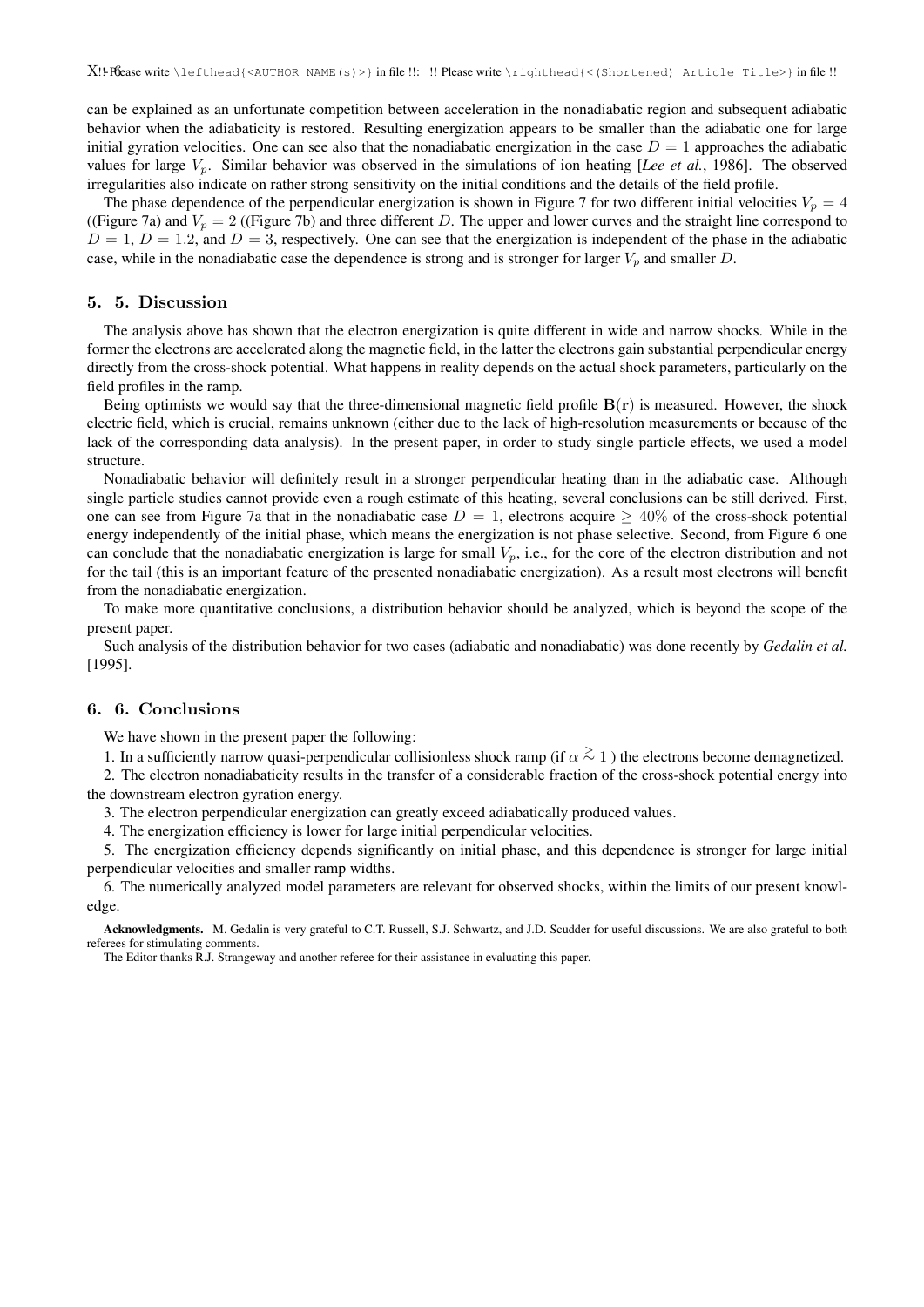!! Please write \lefthead{<AUTHOR NAME(s)>} in file !!: !! Please write \righthead{<(Shortened) Article Title>} in file !!?

## References

Balikhin, M. and M.Gedalin, Kinematic mechanism of electron heating in shocks: Theory versus observations, *Geophys. Res. Lett., , 21,* 841, 1994. Balikhin, M.A., M.E. Gedalin, and J.G. Lominadze, A possible mechanism of electron heating in collisionless perpendicular shock front, *Adv. Space Res., 9,* 135, 1989.

Balikhin, M., M. Gedalin, and A. Petrukovich, New mechanism for electron heating in shocks, *Phys. Rev. Lett., , 70,* 1259, 1993.

Buchner, J. and L.M. Zeleny, Deterministic chaos in the dynamics of charged particles near a magnetic field reversal, *Phys. Lett. A, 118, 395, 1986.* 

Chen, J. and P.J. Palmadesso, Chaos and nonlinear dynamics of single-particle orbits in a magnetotaillike magnetic field, *J. Geophys. Res., , 91,* 1499, 1986.

Cole, K.D., Effects of crossed magnetic and (spatially dependent) electric fields on charged particle motion, *Planet. Space Sci., 24,* 518, 1976.

Farris, M.H., C.T. Russell, and M.F. Thomsen, Magnetic structure of the low beta, quasi-perpendicular shock, *J. Geophys. Res., , 98,* 15,285, 1993.

Feldman, W.C., Electron velocity distributions near collisionless shocks, in *Collisionless Shocks in the Heliosphere: Reviews of Current Research,* Geophys. Monogr. Ser., vol. 35, edited by R.G. Stone and B.T. Tsurutani, pp. 195-205, AGU, Washington, D.C., 1985.

- Galeev, A.A., C.F. Kennel, and V.V. Krasnoselskikh, Quasi-perpendicular collisionless high Mach number shocks, in: *Proceedings of the Joint Varenna-Abastumani International School and Workshop on Plasma Astrophysics, Eur. Space Agency Spec. Publ. ESA SP-285*, vol. I, 173, 1988a.
- Galeev, A.A., V.V. Krasnosselskikh, and V.V.Lobzin, Fine structure of the front of a quasi-perpendicular supercritical collisionless shock wave, *Sov. J. Plasma Phys. Engl. Transl., 14,* 697, 1988b.

Gedalin, M., M. Balikhin, and V. Krasnosselskikh, Electron heating in collisionless shocks, *Adv. Space Res., 15,* (8/9) 239, 1995.

- Goodrich, C.C., Numerical simulations of quasi-perpendicular collisionless shocks, in *Collisionless Shocks in the Heliosphere: Reviews of Current Research,* Geophys. Monogr. Ser., vol. 35, edited by R.G. Stone and B.T. Tsurutani, pp. 153-168, AGU, Washington, D.C., 1985.
- Goodrich, C.C., and J.D. Scudder, The adiabatic energy change of plasma electrons and the frame dependence of the cross shock potential at collisionless magnetosonic shock waves, *J. Geophys. Res., , 89,* 6654, 1984.

Heppner, J.P., N.C. Maynard, and T.L. Aggson, Early results from ISEE-1 electric field measurements, *Sp. Sci. Rev., 22,* 777, 1978.

Jones, F.C. and D.C.Ellison, Noncoplanar magnetic fields, shock potentials, and ion deflection, *J. Geophys. Res., , 92,* 11,205, 1987.

Kennel, C.F., J.P. Edmiston, and T. Hada, A quarter century of collisionless shock research, in *Collisionless Shocks in the Heliosphere: A Tutorial Review*, Geophys. Monogr. Ser., vol. 34, edited by R.G. Stone and B.T. Tsurutani, pp. 1-36, AGU, Washington, D.C., 1985.

Krasnoselskikh, V.V., Nonlinear plasma motions across a magnetic field, *Sov. Phys. JETP Engl. Transl., 62,* 282, 1985.

Lee, L. C., C.S. Wu, and X.W. Hu, Increase of ion kinetic temperature across a collisionless shock, I, A new mechanism, *Geophys. Res. Lett., , 13,* 209, 1986.

Mellott, M. M. and E. W. Greenstadt, The structure of oblique subcritical bow shocks: ISEE 1 and 2 observations, *J. Geophys. Res., , 89,* 2151, 1984.

Montgomery, M.D., J.R. Asbridge, and S.J. Bame, Vela 4 plasma observations near the Earth's bow shock, *J. Geophys. Res., , 75,* 1217, 1970.

Northrop, T., *The Adiabatic Motion of Charged Particles,* John Wiley, New York, 1963.

Schwartz, S.J., M.F. Thomsen, S.J. Bame, and J. Stansbury, Electron heating and the potential jump across fast mode shocks, *J. Geophys. Res., , 93,* 12,923, 1988.

Scudder, J.D., A. Mangeney, C. Lacombe, C.C. Harvey, T.L. Aggson, R.R. Anderson, J.T. Gosling, G. Paschmann, and C.T. Russell, The resolved layer of a collisionless, high β, supercritical, quasi-perpendicular shock wave, 1, Rankine-Hugoniot geometry, currents, and stationarity, *J. Geophys. Res., , 91,* 11,019, 1986a.

Scudder, J.D., A. Mangeney, C. Lacombe, C.C. Harvey, and T.L. Aggson, The resolved layer of a collisionless, high  $\beta$ , supercritical, quasi-perpendicular shock wave, 2, Dissipative fluid electrodynamics, and stationarity, *J. Geophys. Res., , 91,* 11,053, 1986b.

Scudder, J.D., A. Mangeney, C. Lacombe, C.C. Harvey, C.S. Wu, and R.R. Anderson, The resolved layer of a collisionless, high β, supercritical, quasiperpendicular shock wave, 3, Vlasov electrodynamics, *J. Geophys. Res., , 91,* 11,075, 1986c.

Tabor, M., *Chaos and Integrability in Nonlinear Dynamics,* John Wiley, New York ,1989.

Thomsen, M.F., M.M. Mellott, J.A. Stansbury, S.J. Bame, J.T. Gosling, and C.T. Russell, Strong electron heating at the Earth's bow shock, *J. Geophys. Res., , 92,* 10,119, 1987.

Tokar, R.L., C.H. Aldrich, D.W. Forslund, and K.B. Quest, Nonadiabatic electron heating at high-Mach number perpendicular shocks, *Phys. Rev. Lett., , 56,* 1059, 1986.

Veltri, P., A. Mangeney, and J.D. Scudder, Electron heating in quasi-perpendicular shocks: A Monte-Carlo simulation, *J. Geophys. Res., , 95,* 14,939, 1990.

Wygant, J.R., M. Bensadoun, and F.C. Mozer, Electric field measurements at subcritical, oblique bow shock crossings, *J. Geophys. Res., , 92,* 11109, 1987.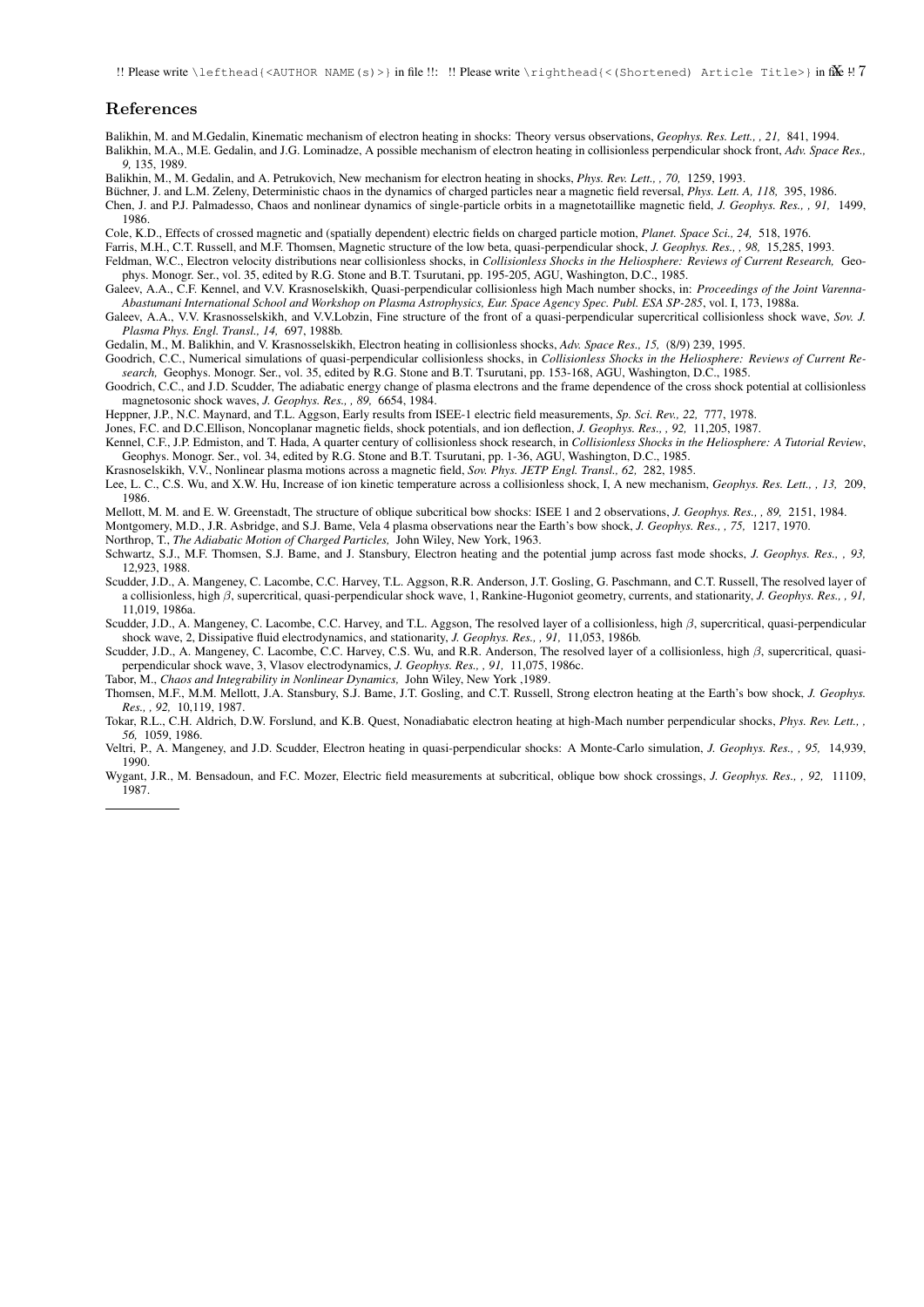

Figure 1. Nonadiabaticity parameter  $\alpha$  inside the ramp for different ramp widths  $D^{(1)} = 1$ ,  $D^{(2)} = 1.2$ ,  $D^{(3)} = 1.8$ ,  $D^{(4)} = 3$ . Other parameters:  $s_1 = 0.6$ ,  $s = 0.15$ ,  $R = 3$ , and  $M = 6$ .



Figure 2. (a) Electron motion (only  $v_x(x)$  is shown) and (b) field structure in the adiabatic case  $D = 3$ . Initial perpendicular velocity  $V_p = 0$ . Basic parameters:  $s_1 = 0.6$ ,  $s = 0.15$ ,  $R = 3$ , and  $M = 6$ . No perpendicular energization  $h_t = 0$ .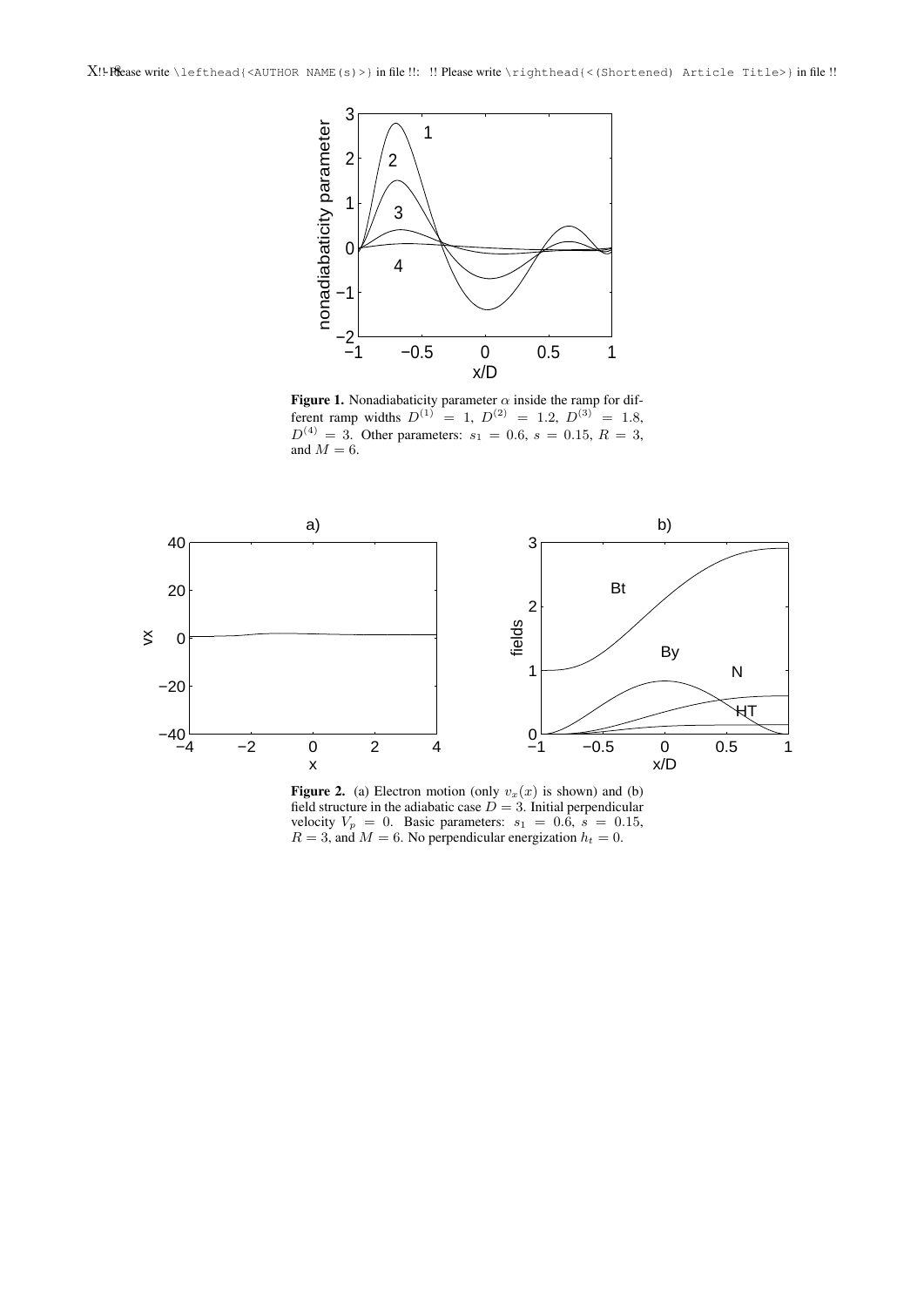

Figure 3. (a) Electron motion (only  $v_x(x)$  is shown) and (b) field structure in the nonadiabatic case  $D = 1$ . Initial perpendicular velocity  $V_p = 0$ . Basic parameters:  $s_1 = 0.6$ ,  $s = 0.15$ ,  $R = 3$ , and  $M = 6$ . Strong perpendicular energization  $h_t = 0.75$ .



**Figure 4.** Perpendicular energization  $h_t$  as a function of the ramp width D for different values of NIF potential  $s_1^{(1)} = 0.4$ ,  $s_1^{(2)} = 0.4, s_1^{(3)} = 0.6, s_1^{(4)} = 0.7, s_1^{(5)} = 0.8$ . HTF potential  $s = 0.15$ .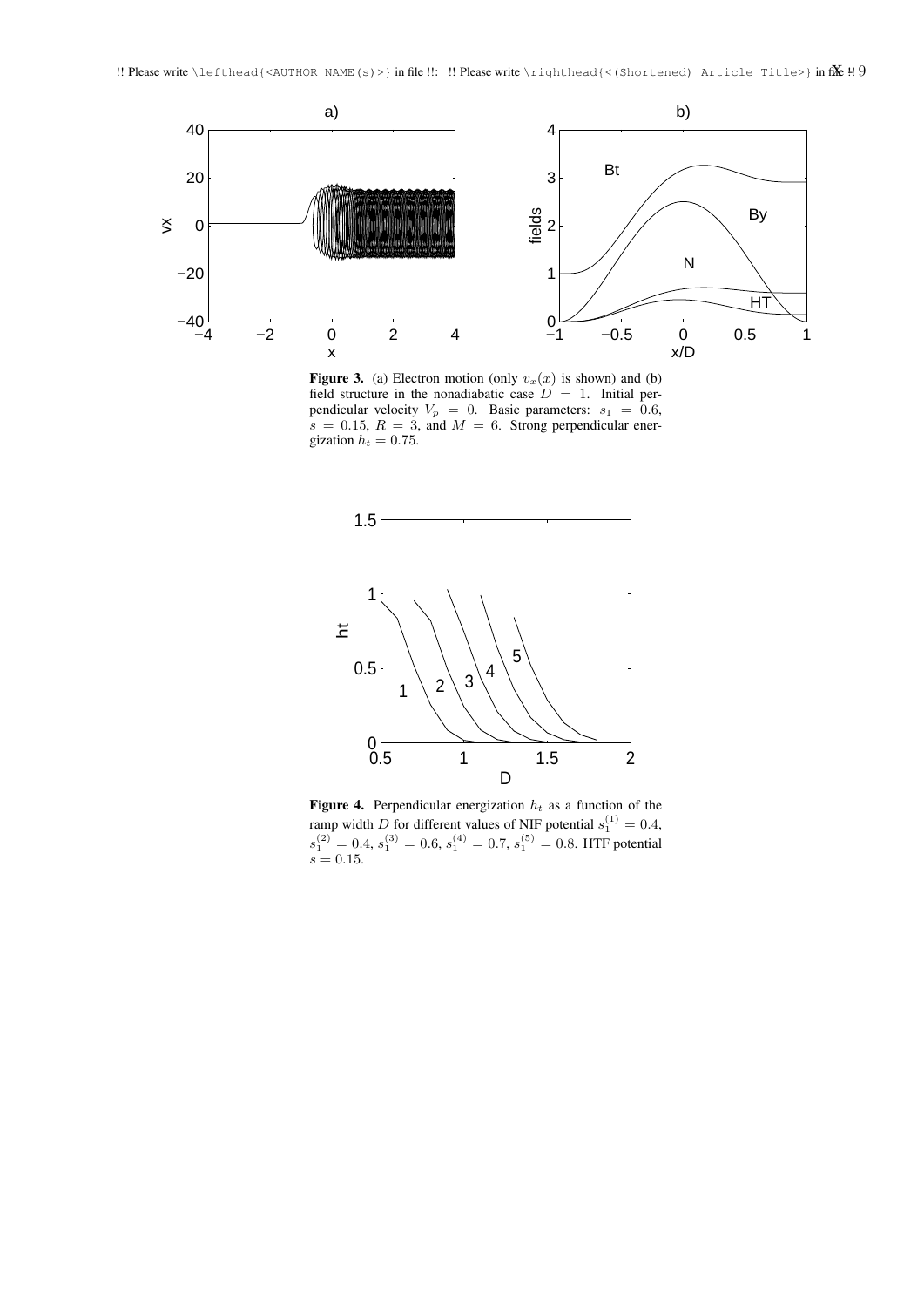

**Figure 5.** (a) Perpendicular energization  $h_t$  and (b) perpendicular efficiency  $h_e$  as functions of the ramp width D for different values of HTF potential  $s^{(1)} = 0.1$ ,  $s^{(2)} = 0.15$ ,  $s^{(3)} = 0.2$ ,  $s^{(4)} = 0.25$ . NIF potential  $s_1 = 0.6$ .



Figure 6. (a) Perpendicular energization  $h_t$  and (b) overadiabaticity  $h_o$  as functions of the initial perpendicular velocity  $V_p$ for the initial phase  $\phi = 0$  and different ramp half widths  $\dot{D}$ .